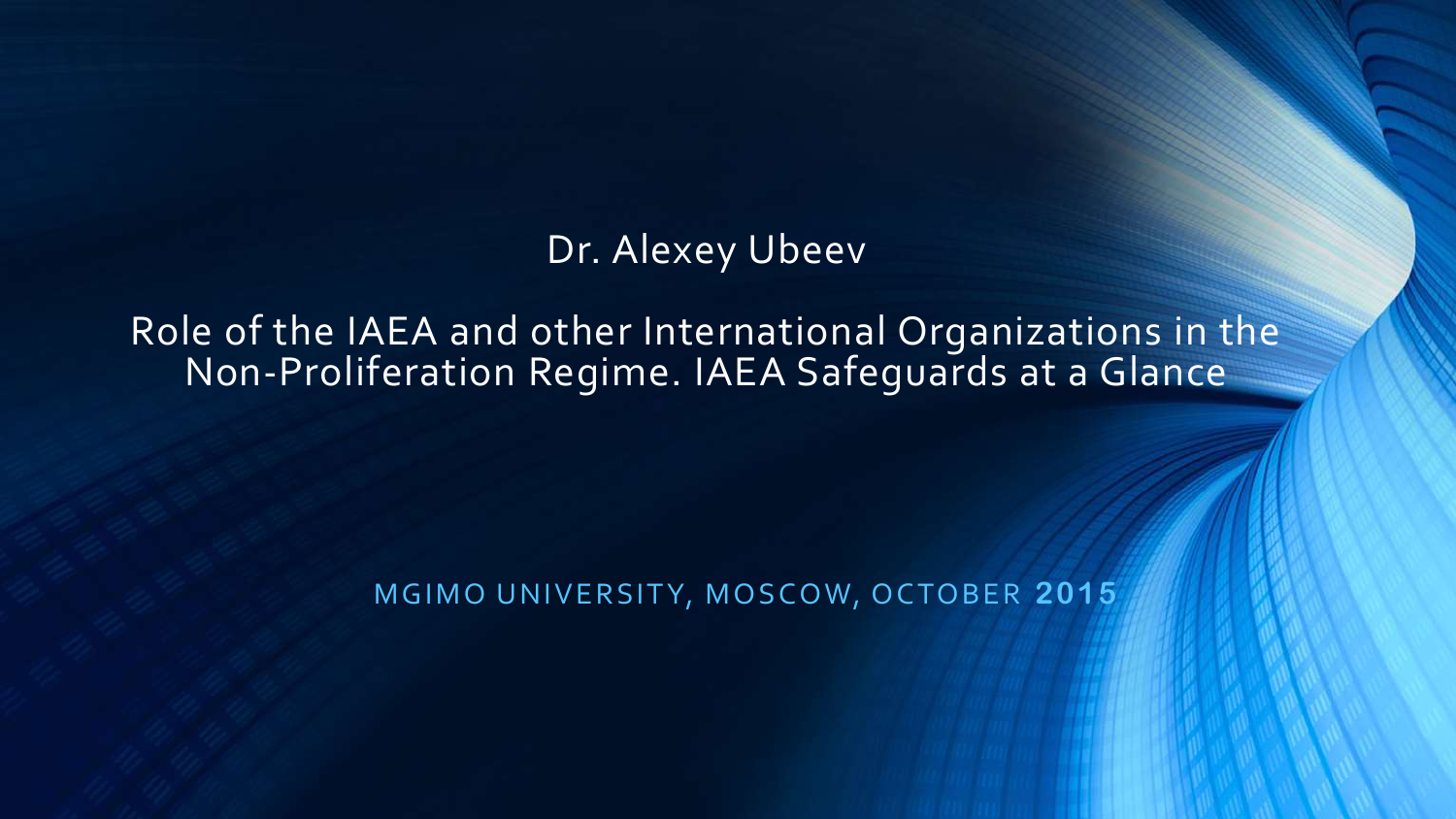



#### International Control

#### **1945 Hiroshima and Nagasaki**

**Use of first atomic bombs showed the urgency to bring nuclear energy under effective international control and to ensure that is would be used for peaceful purposes only**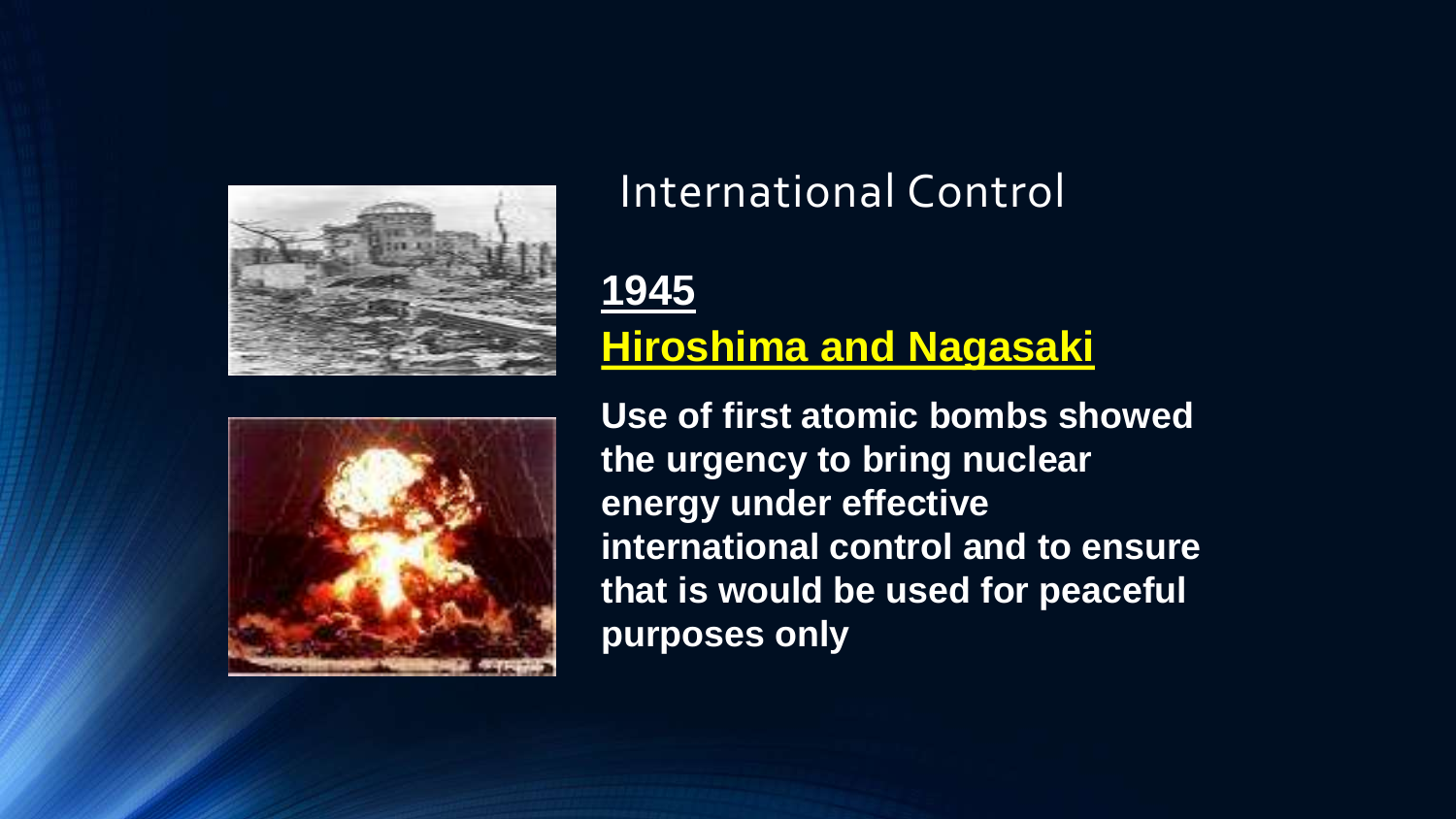

## Early Initiatives

# **Jan 1946**

#### **United Nations Atomic Energy**

## **Commission**

**Mandate to develop proposals for the elimination of nuclear weapons and for the control of atomic energy**



#### **June 1946 The Baruch Plan**

**Nuclear disarmament with international control over nuclear activities**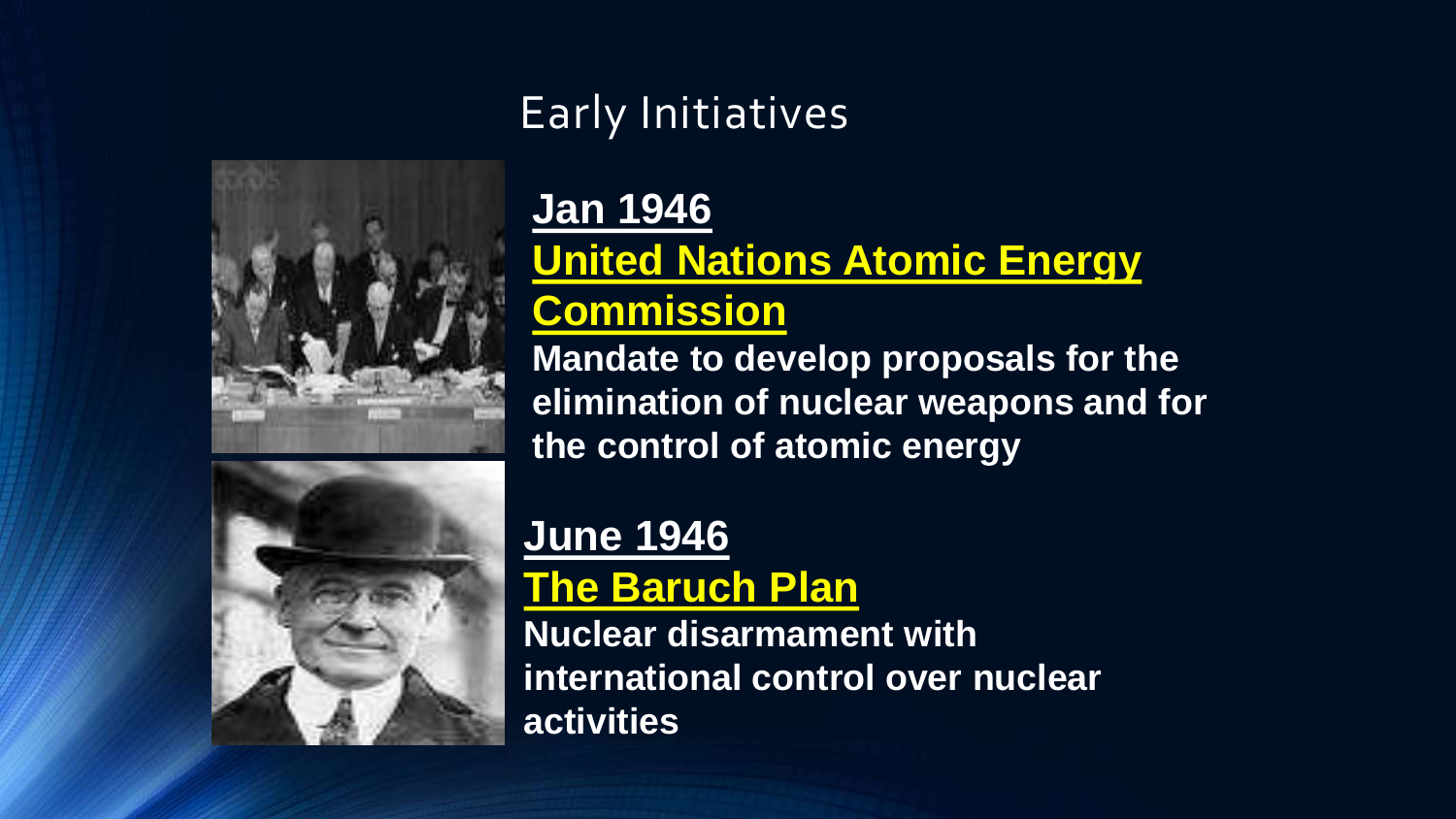#### Atoms for Peace



#### **Dec 1953 Atoms for Peace**

**To create an international organization responsible for promoting safe and peaceful uses of nuclear energy and verifying that nuclear technology is not misused**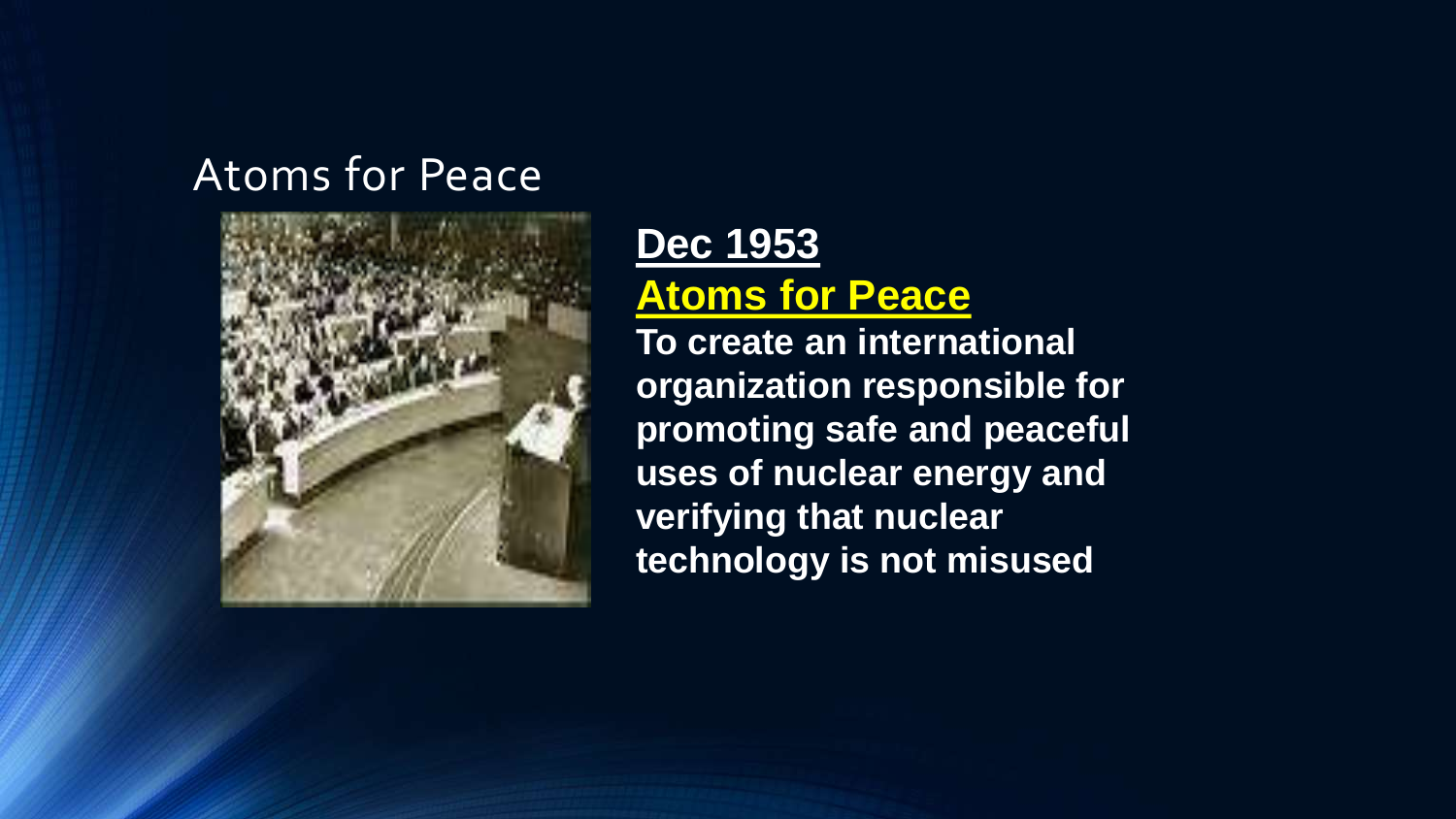





- **Intergovernmental organization**
- **Independent from the United Nations**
- **Direct access to the Security Council**
- **Headquarters in Vienna**
- **Established by the Statute**
- **162 Member States (October 2015)**

## THE IAEA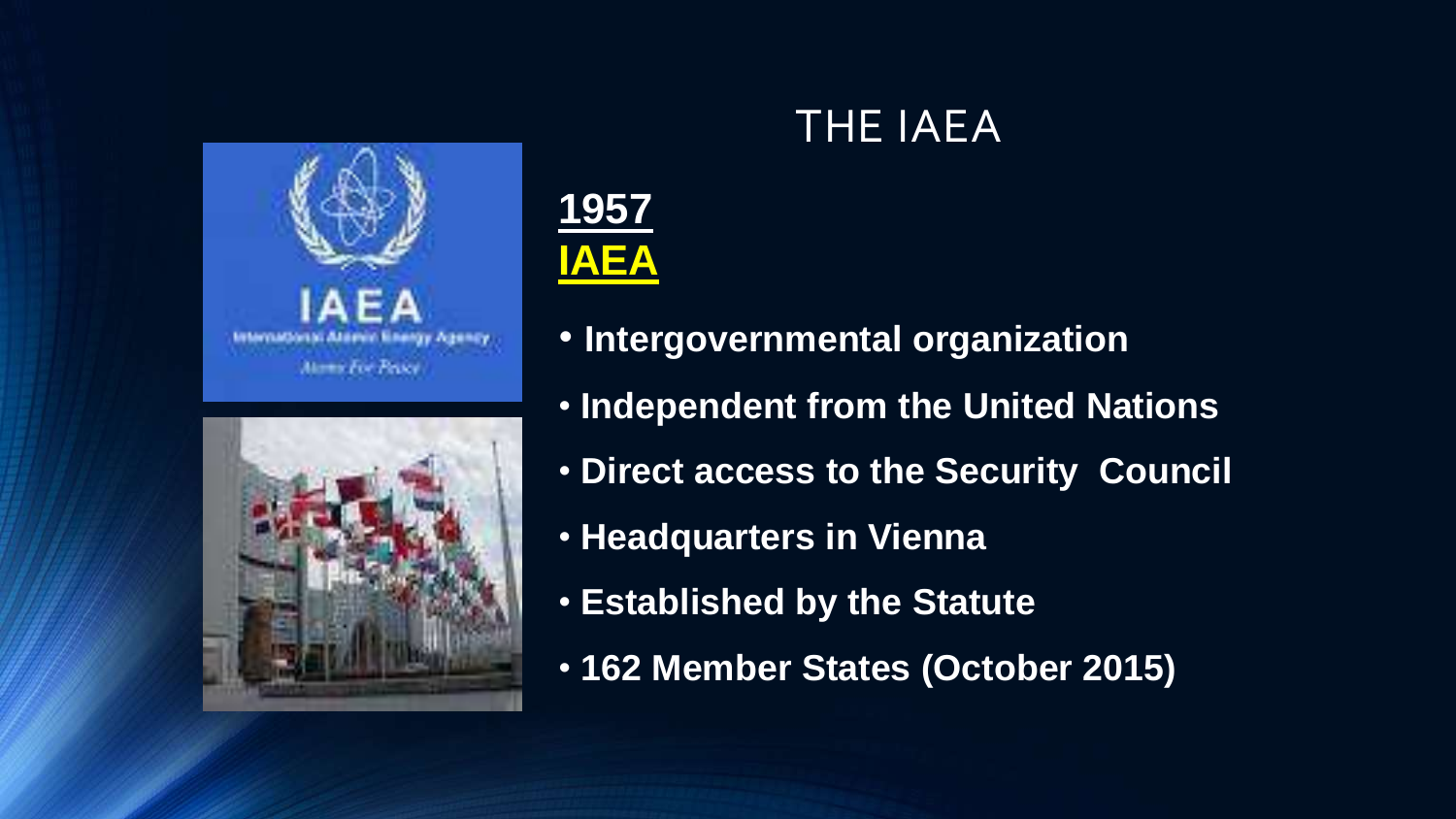# The IAEA at a glance (September 2015)

162 Member States 58 Years of Service since 1957 2550 Professional & Support Staff 342 M€ Regular budget + 170 M€ EB contribution, including 62 M€ for TCF 2 Liaison office (NY, Tokyo) and 8 int'l labs 1 M Monthly visit to the Agency's web

- <http://www.iaea.org/>
- 1092 Technical Cooperation projects

Safeguards agreements in force with 182 States (126 with AP also), involving more than 2100 safeguards inspections per year

Around 200 Publications and newsletters issued per year.

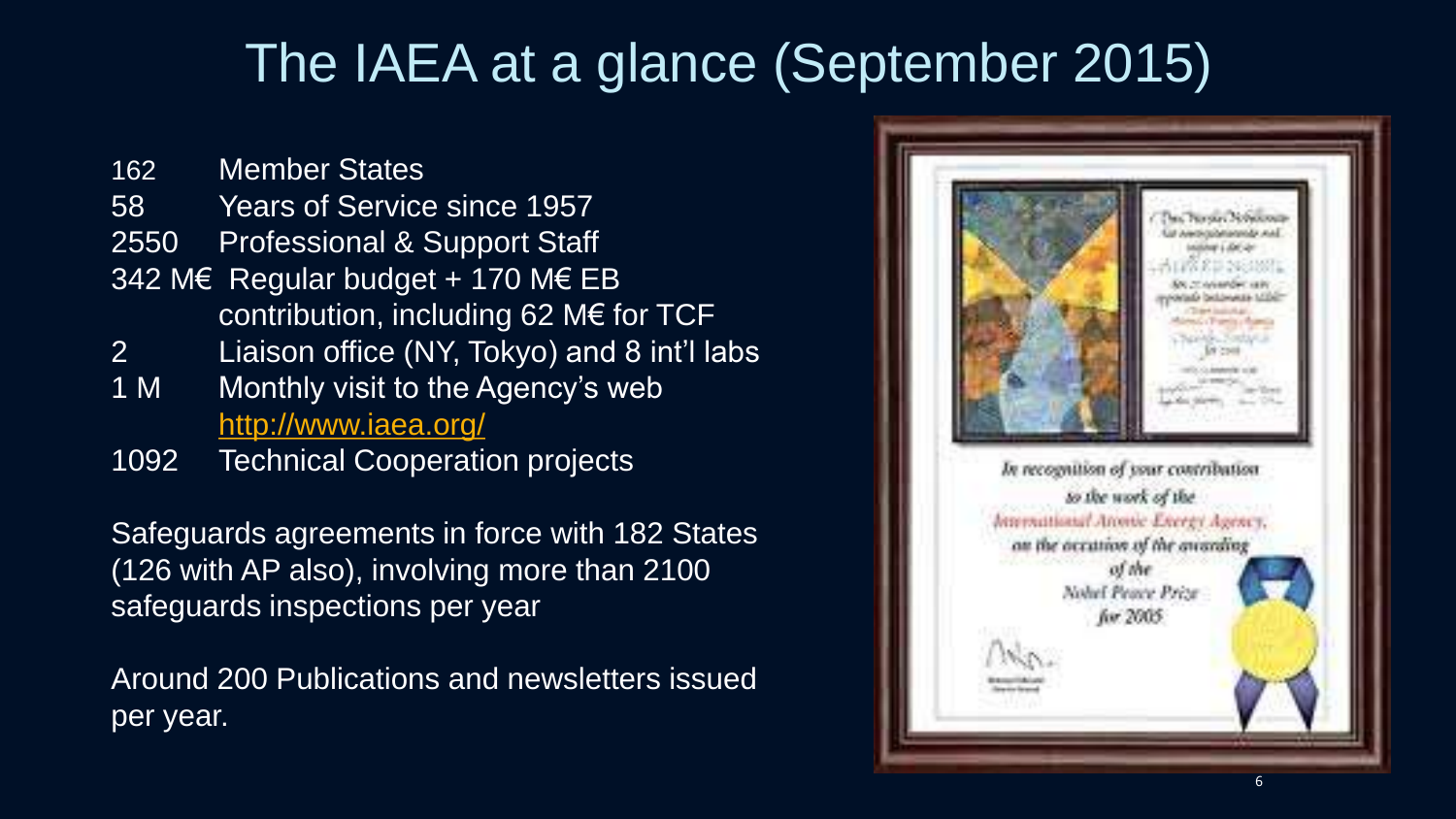## **IAEA Main Activities**



Technology & **Applications** 

Safety & **Security** 

Verification & **Safeguards**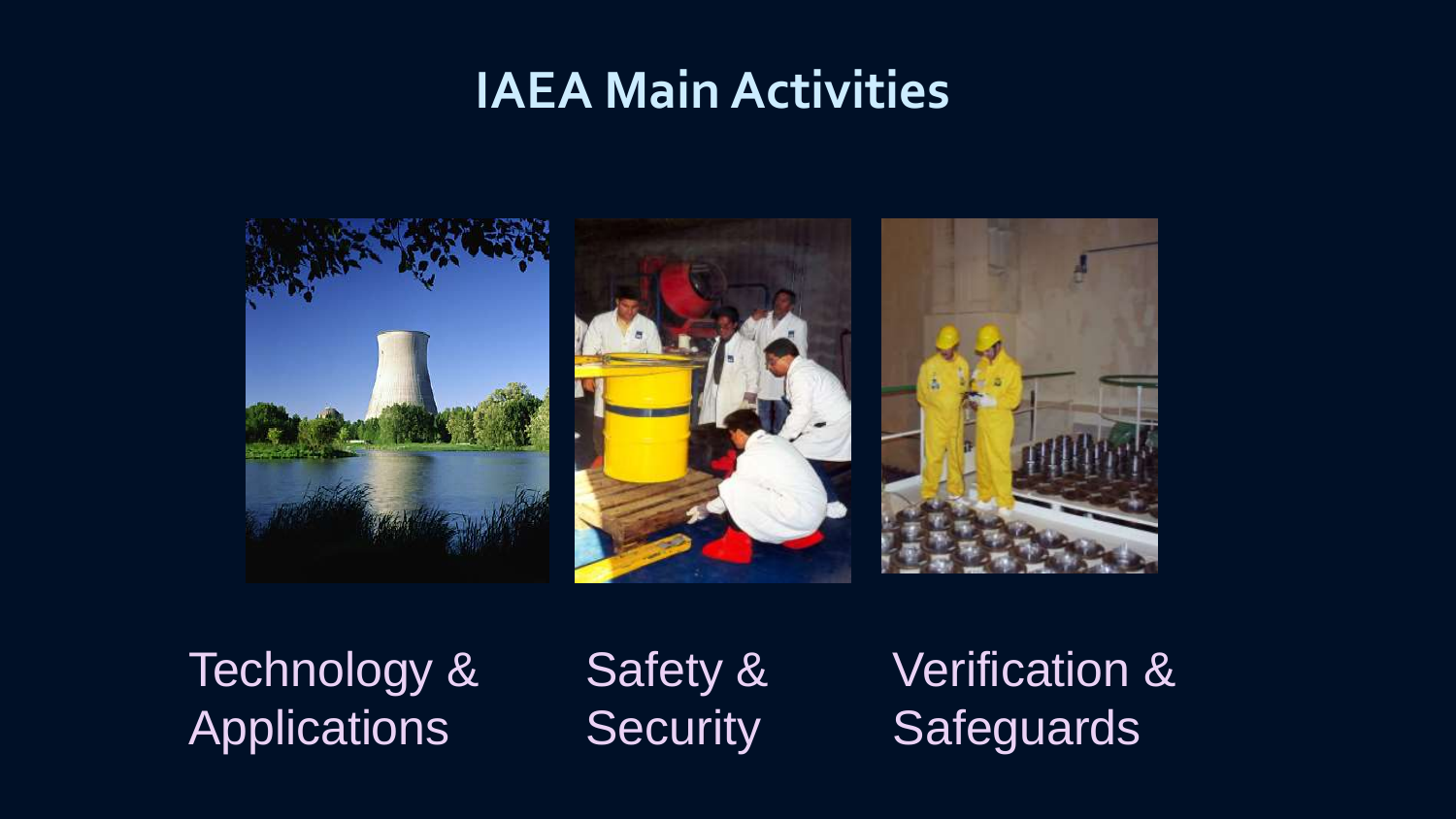## Three "Pillars" of the IAEA

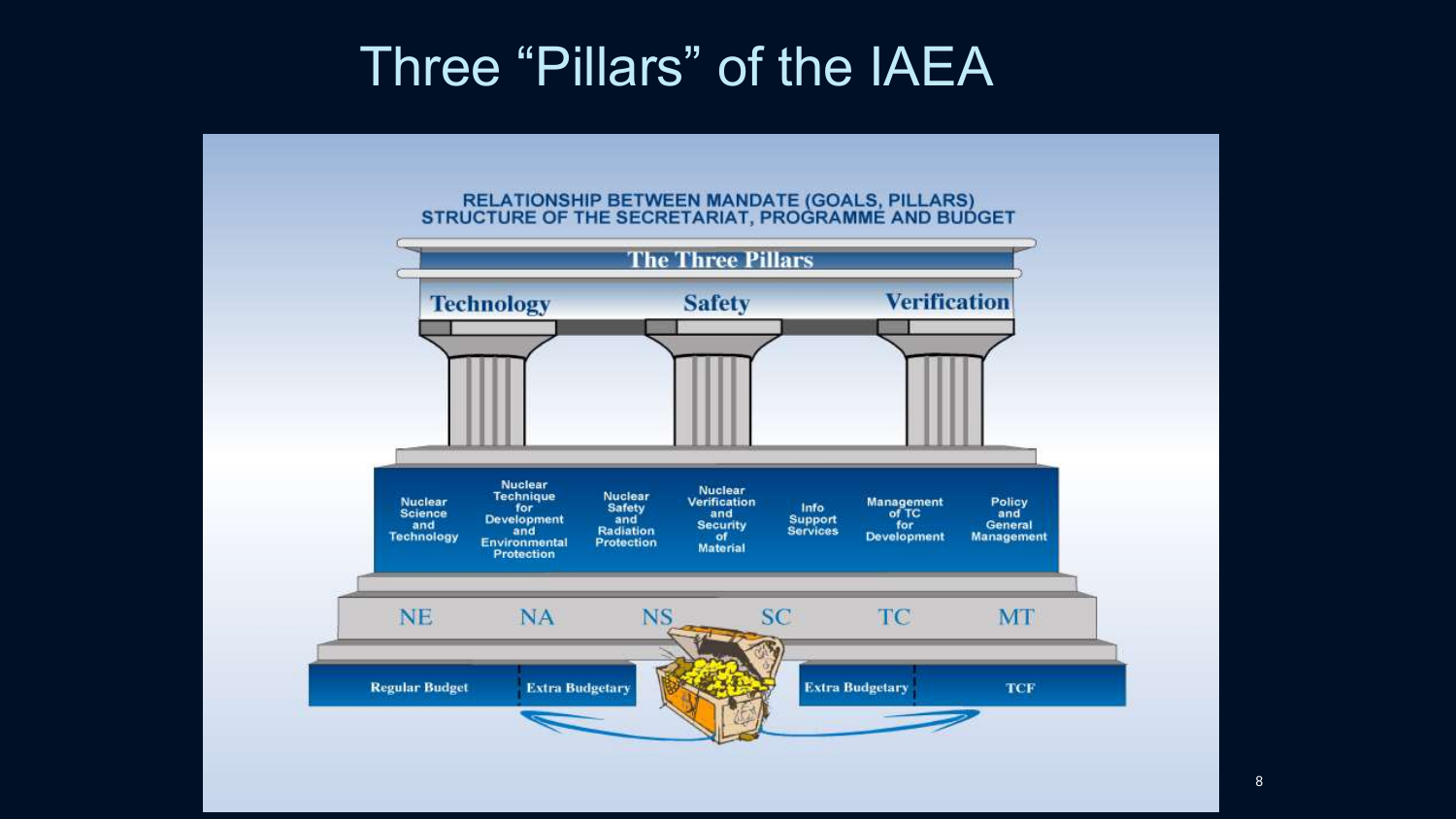## **NE - Nuclear Fuel Cycle & Waste Technology**

- **Nuclear Fuel Cycle & Materials**
- **Waste Technology**
- **Research Reactors**





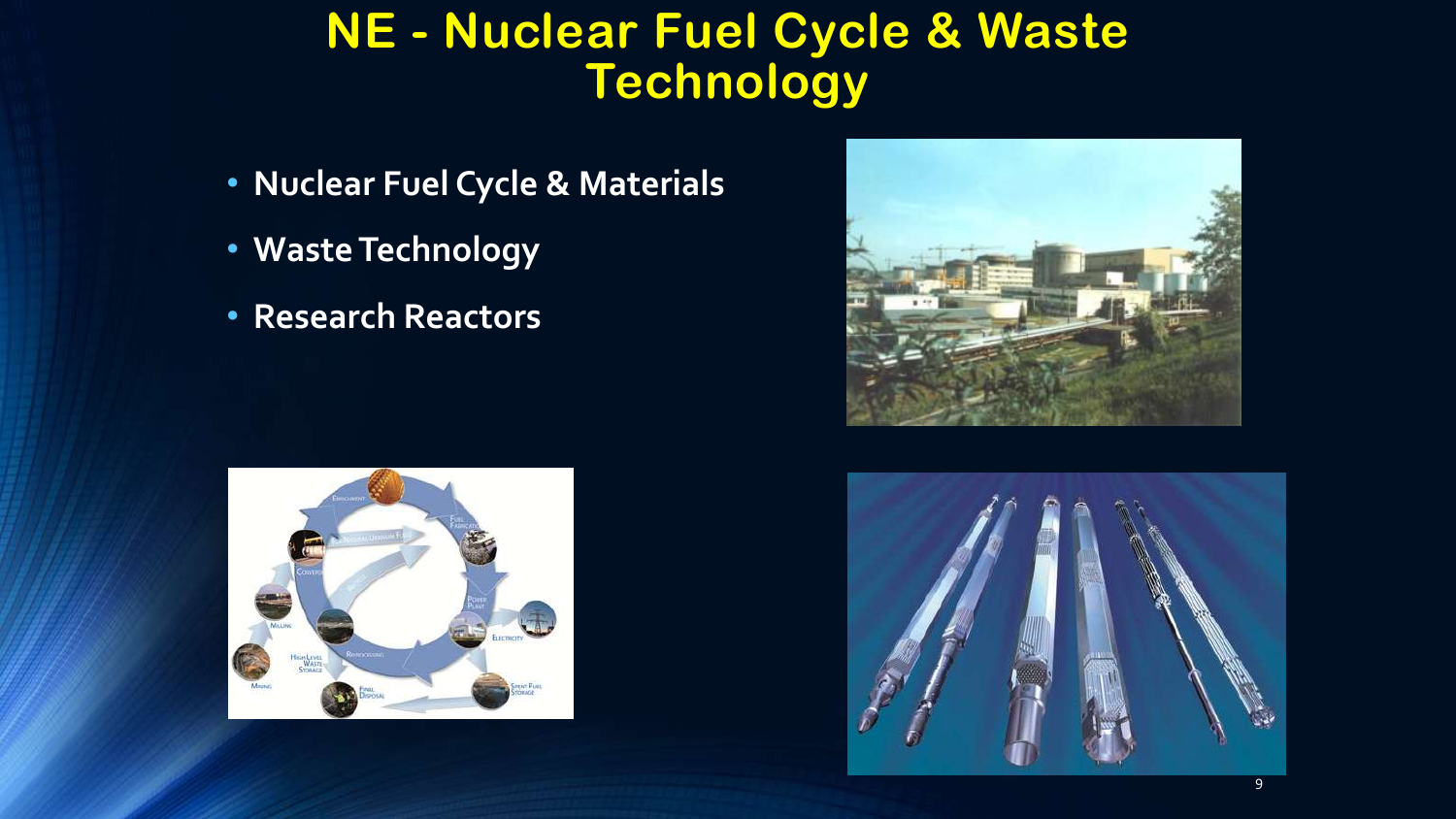# **Nuclear Sciences and Applications**

**Major Programme on Nuclear Techniques for Development and Environmental Protection:**

- **Food and Agriculture**
- **Human Health**
- **Water Resources**
- **Protection of the Marine and Terrestrial Environments**
- **Physical and Chemical Applications**



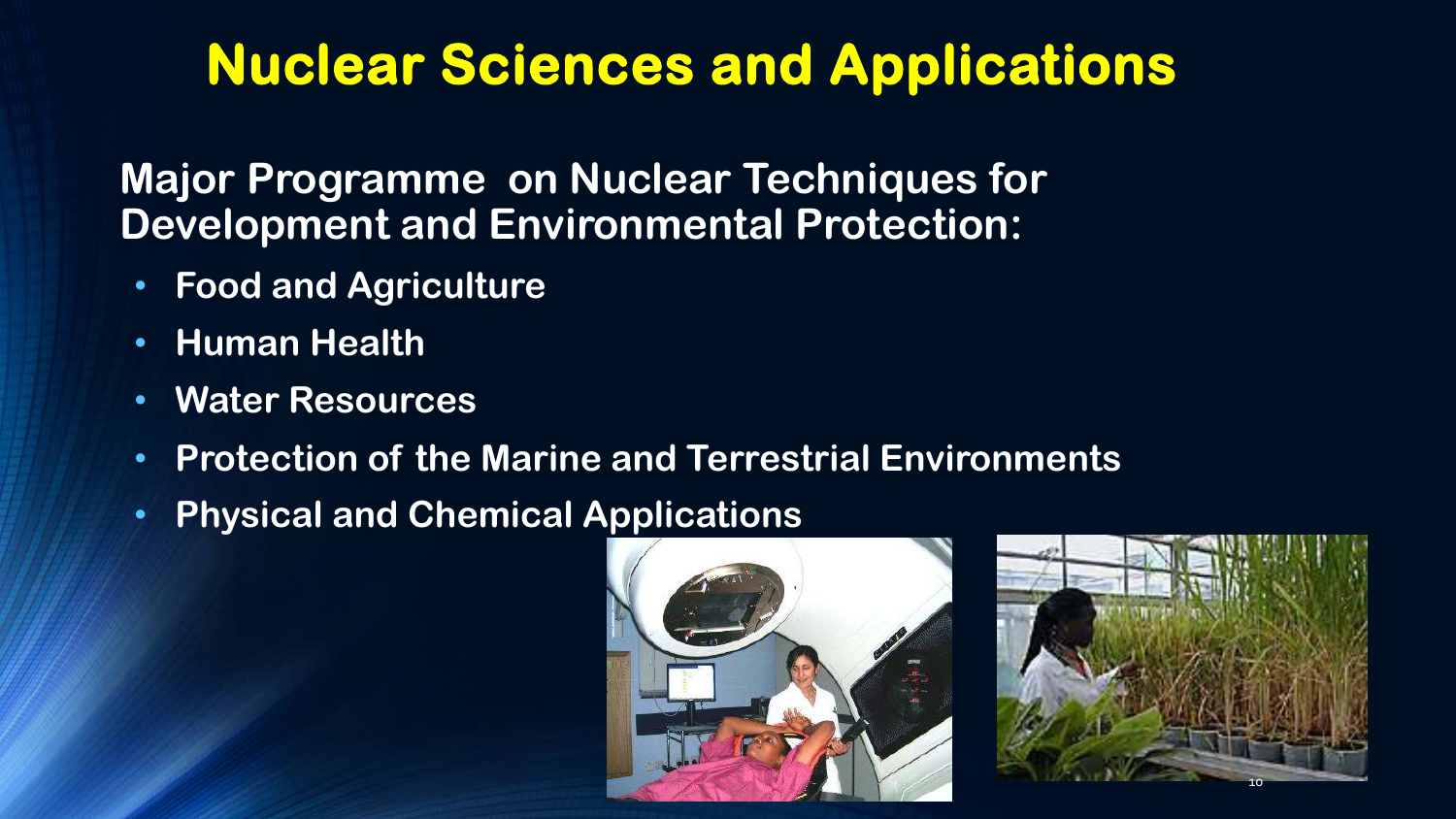

## **Safety and Security**



#### **Two sets of activities priorities:**

- In the safety area, they cover nuclear installations, radioactive sources, radioactive materials in transport, and radioactive waste. A core element is setting and promoting the application of international safety standards for the management and regulation of activities involving nuclear and radioactive materials.
- In the security area, they cover nuclear and radioactive materials, as well as nuclear installations and transport. The focus is on helping Member States to prevent, detect, and respond to terrorist or other malicious acts - such as illegal possession, use, transfer, and trafficking - and to protect nuclear installations and transport against sabotage.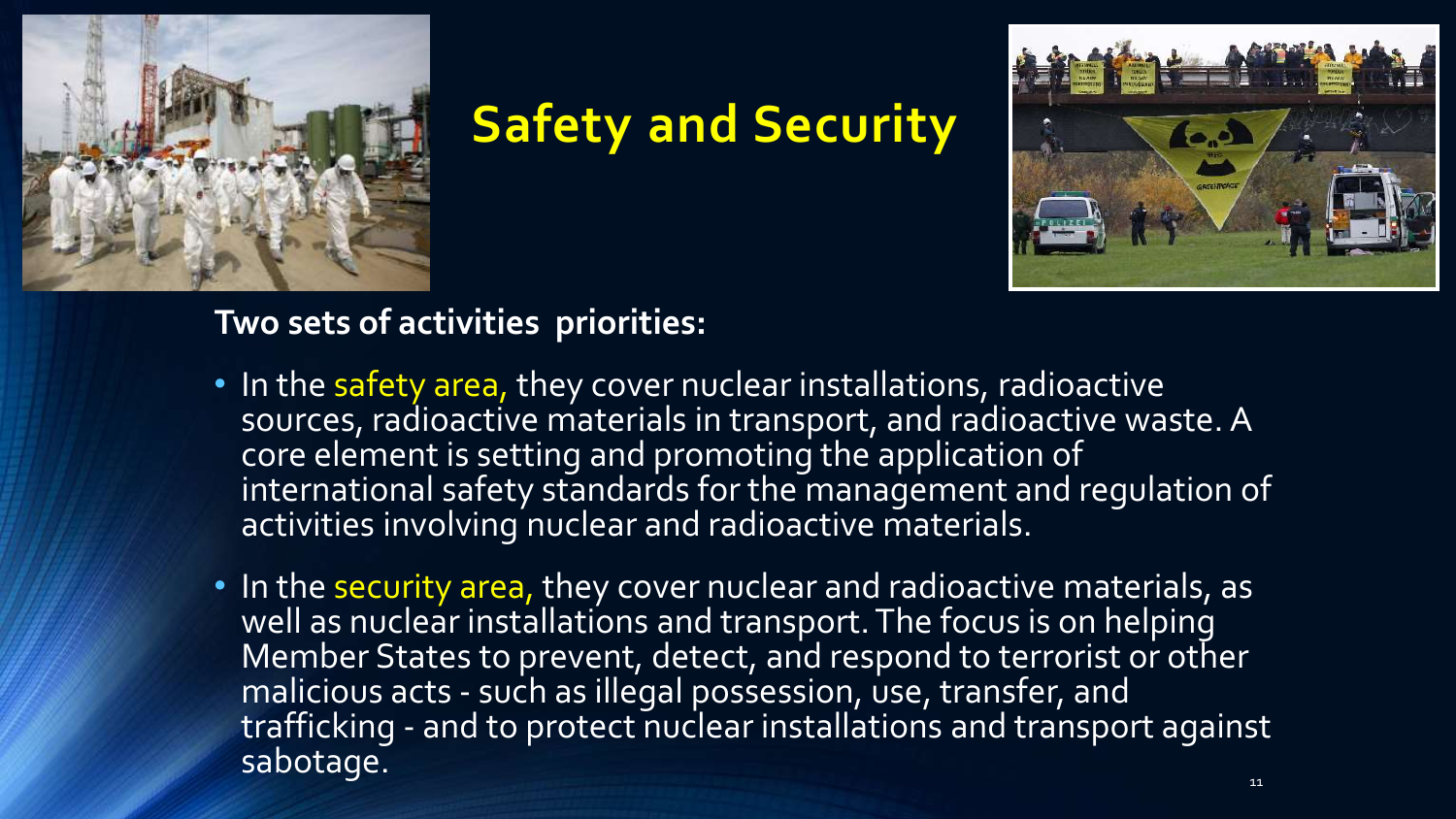# **Safeguards & Verification**

•The IAEA is the world's nuclear inspectorate, with more than four decades of verification experience. Inspectors work to verify that safeguarded nuclear material and activities are not used for military purposes.

•The IAEA inspects nuclear and related facilities under safeguards agreements with more than 145 States around the world. Most agreements are with States that have internationally committed themselves not to possess nuclear weapons. These agreements are concluded pursuant to the global *Treaty on the Non-*[Proliferation](http://www.iaea.org/Publications/Documents/Treaties/npt.html) of Nuclear Weapons (NPT), for which the IAEA is the verification authority.



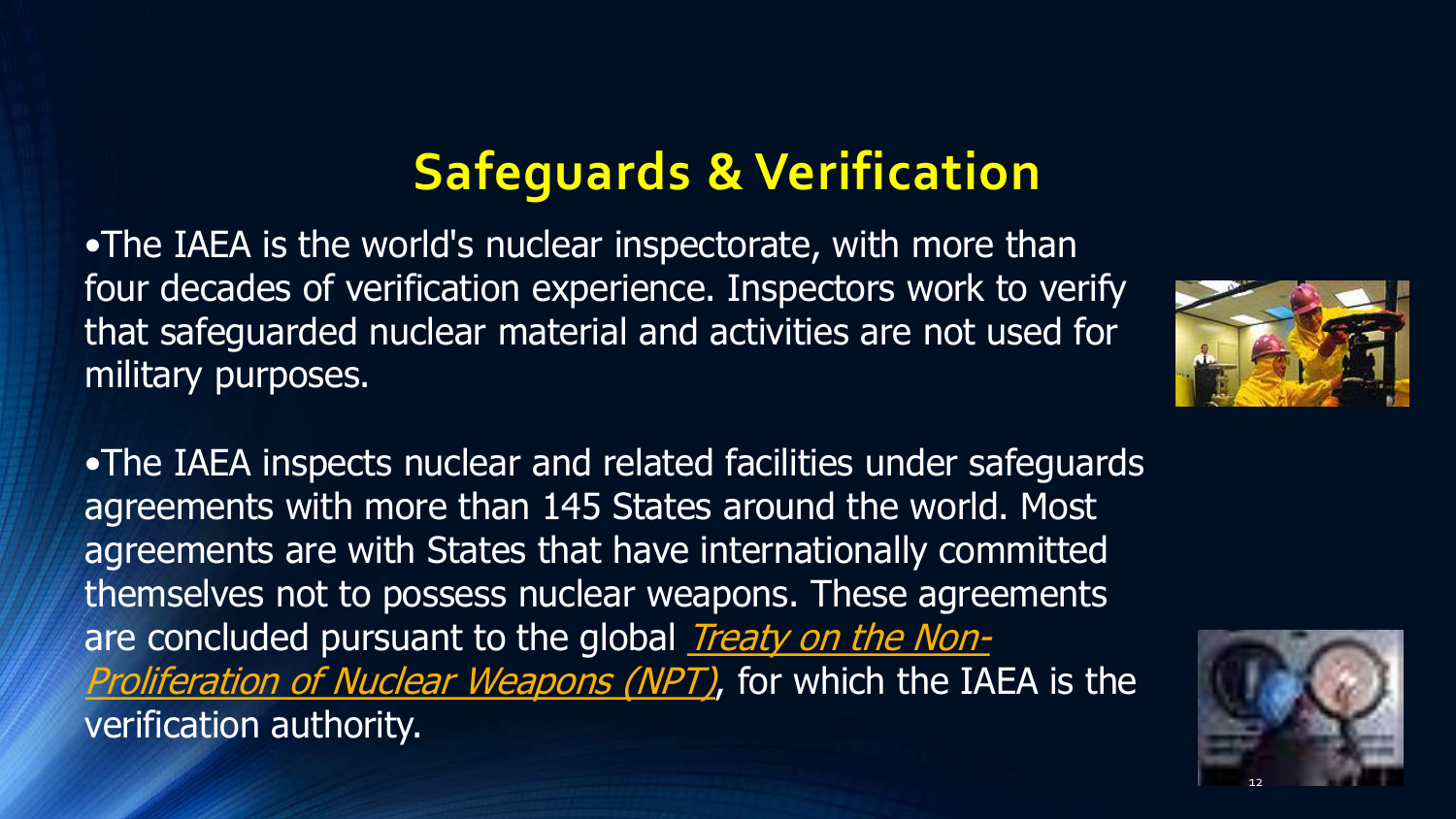## IAEA Statute



**IAEA authorized to establish and administer safeguards:**

#### • **Article III.A.5**

- **Agency assistance**
- **Any bilateral or multilateral arrangements at the request of the parties**
- **Any nuclear activities of a State at its request**
- **Article XII**
	- **Fundamental features of IAEA safeguards**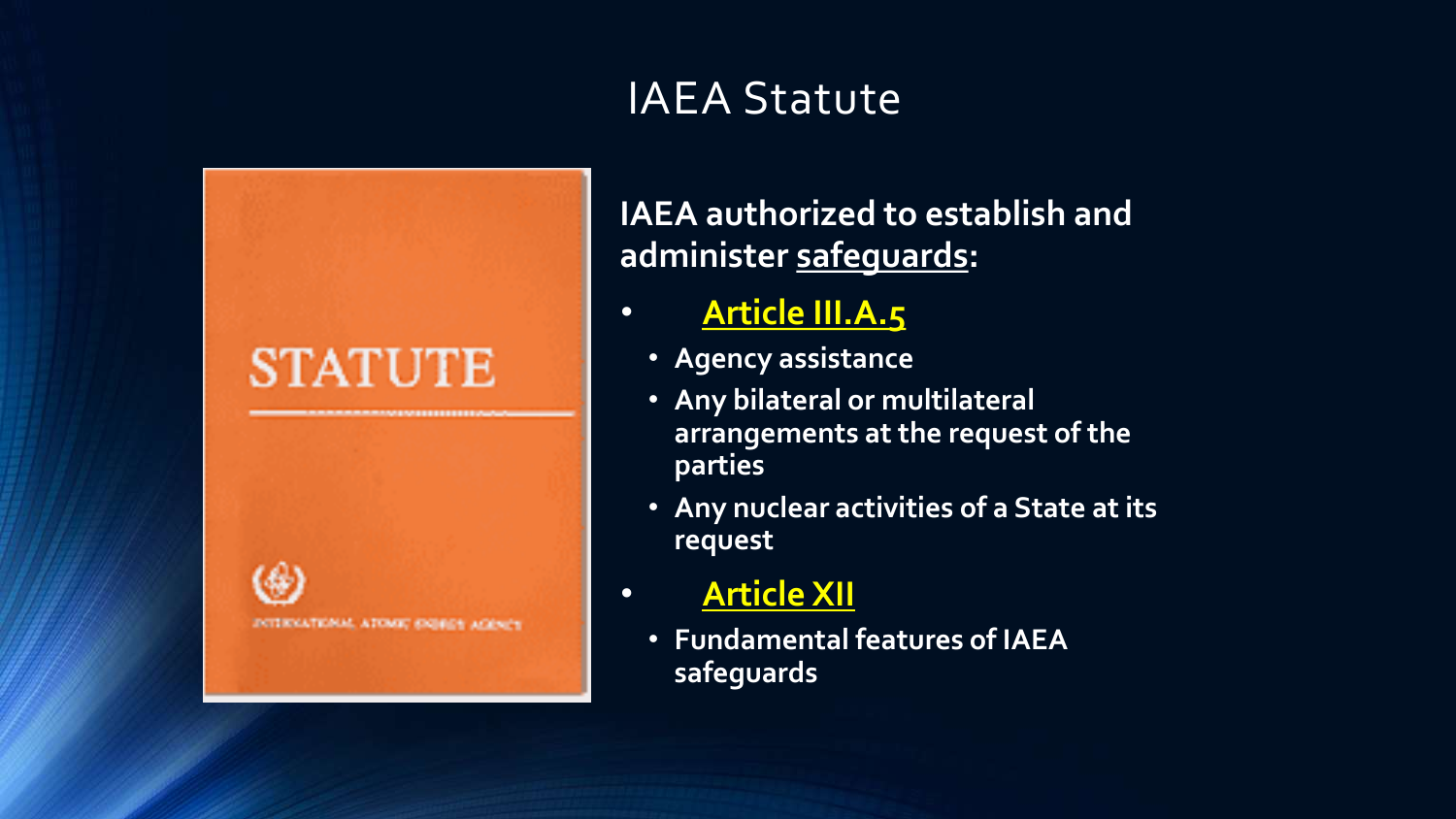#### **What are IAEA Safeguards?**



**Key technical means for verifying compliance by States with legally binding undertaking not to use nuclear material or facilities to develop nuclear weapons or other nuclear explosive devices**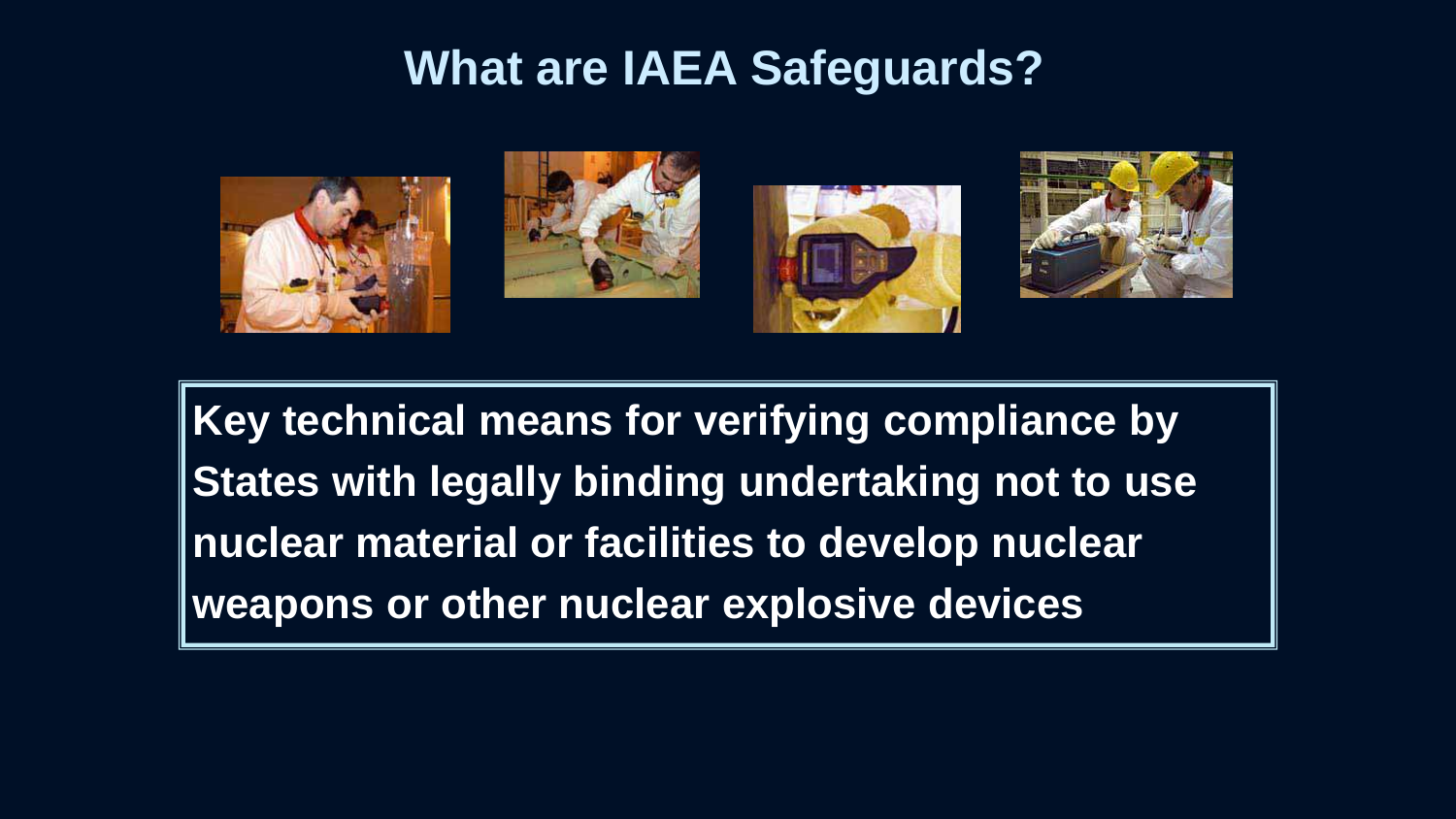## **Treaties Requiring Safeguards**

- **Bilateral nuclear cooperation agreements**
- **Multilateral treaties:**
	- **1970: NPT – near universal**
	- **Regional treaties establishing NWFZs:**
		- **1967:Tlatelolco**
		- **1986: Rarotonga**
		- **1997: Bangkok**
		- **1996: Pelindaba**
		- **2008: Central Asia**
		- **All NWFZ Treaties entered into force**

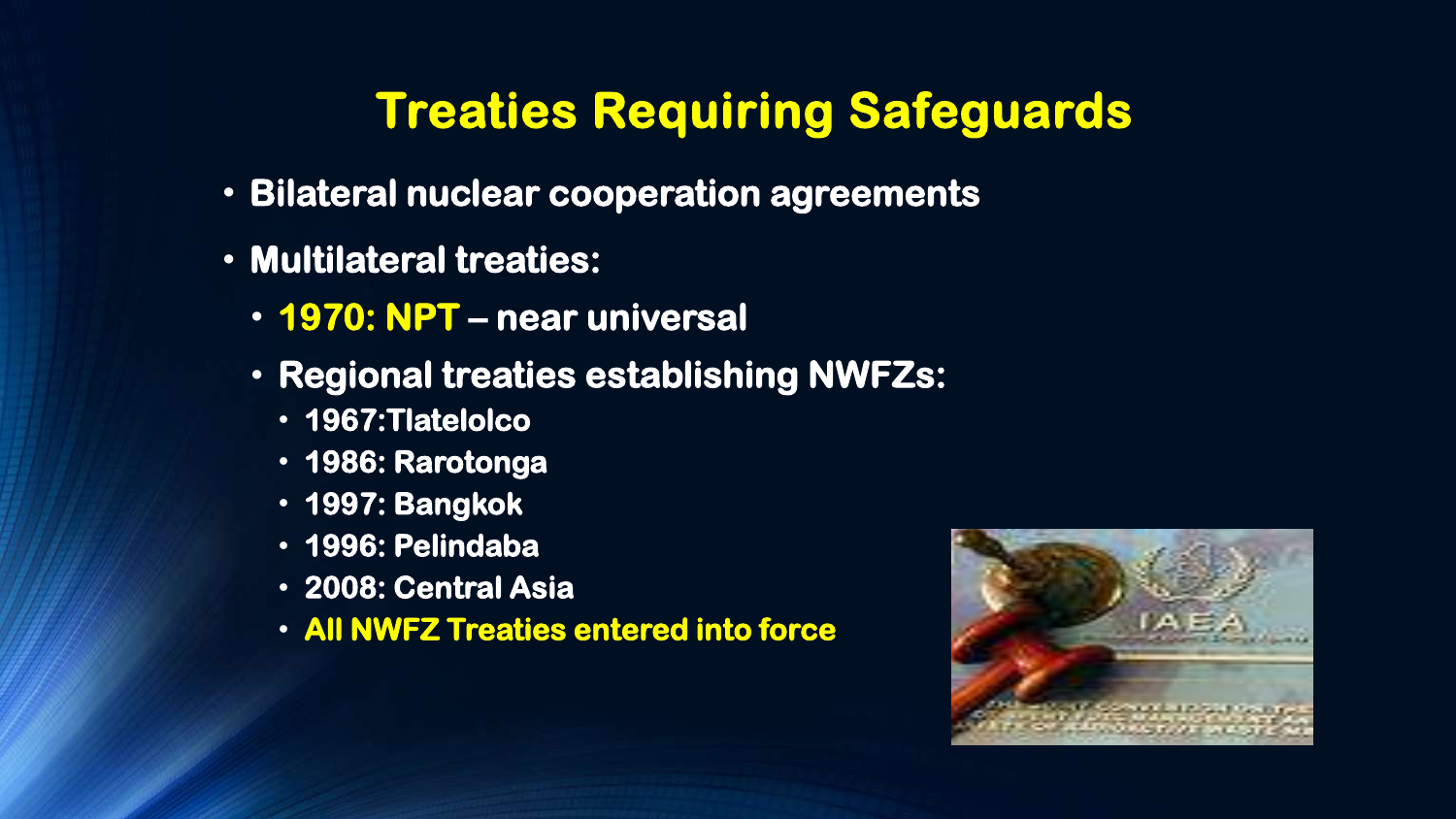## **Types of Safeguards Agreements**

- **Item Specific (INFCIRC/66/Rev.2)**
	- **Safeguards system prior to the NPT**
- **Comprehensive Safeguards Agreements (CSAs) INFCIRC/153 (Corr.)**
	- **Comprehensive safeguards in connection with the NPT and NWFZ Treaties**
- **Voluntary Offer Agreements (VOAs)**
	- **China, France, Russia, UK and US (NPT NWSs)**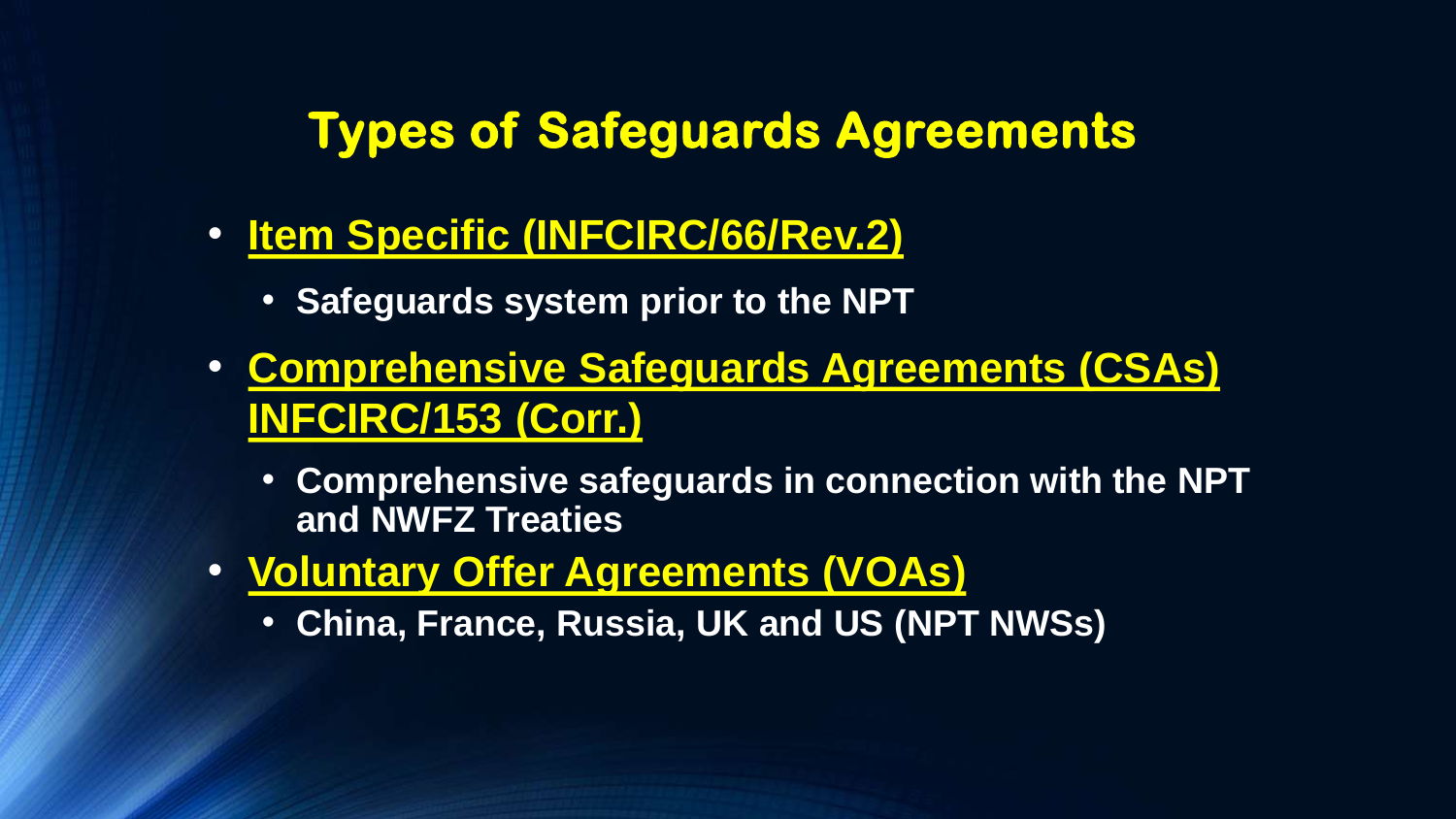#### **Comprehensive Safeguards Agreements**

**The Structure and Content of Agreements between the Agency and States required in connection with the Treaty on the Non-Proliferation of Nuclear Weapons INFCIRC/153 (Corr.)**

> **INFORMATES** (Converted) THE STRUCTURE AND **CONTENT OF AGREEMENTS BETWEEN** THE AGENCY AND STATES **REQUIRED IN CONNECTION WITH THE TREATY ON THE NON-PROLIFERATION** OF NUCLEAR WEAPONS  $(\Leftrightarrow)$ INTERNATIONAL ATOMIC ENERGY AGENCY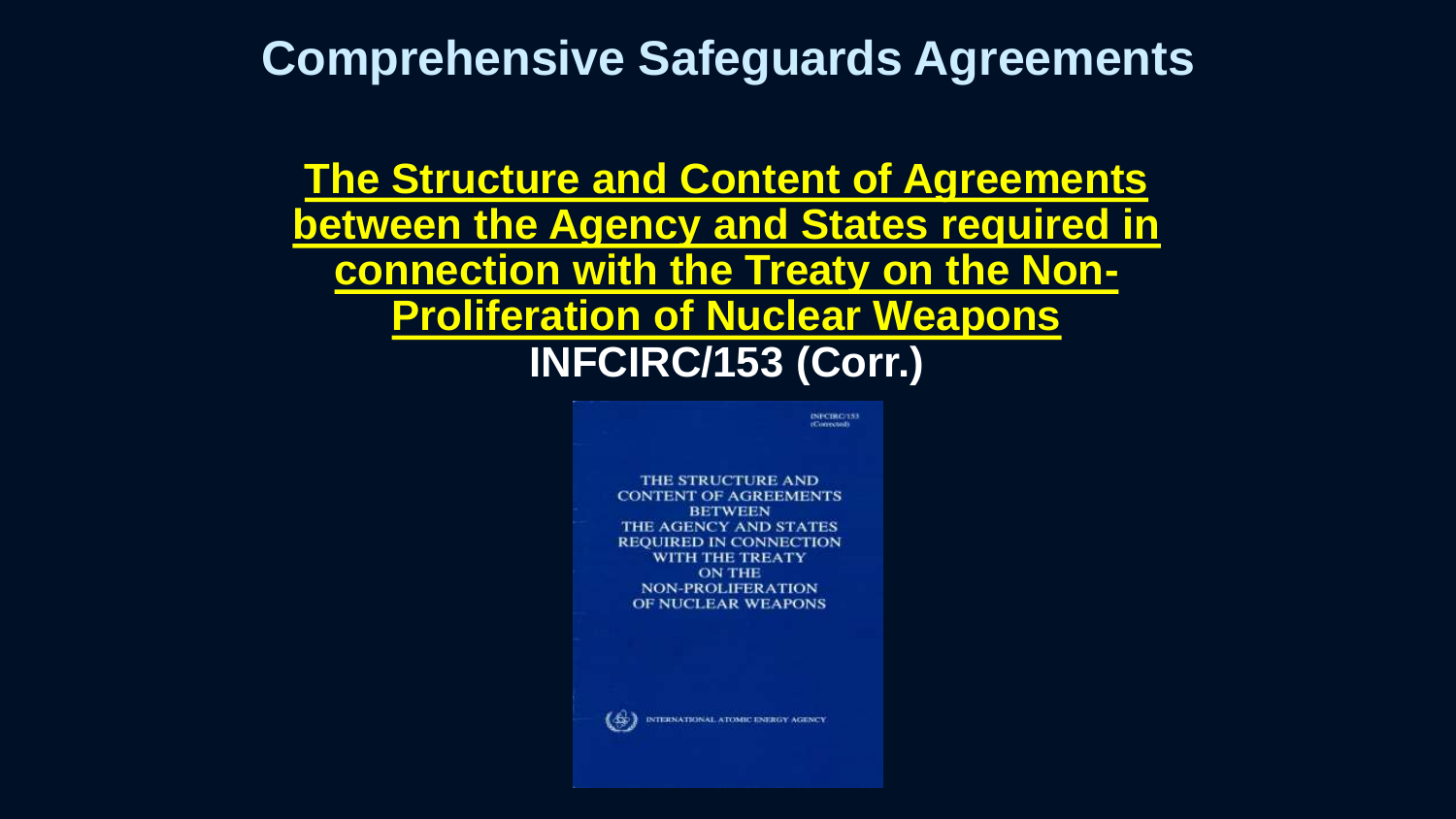## **Small Quantities Protocol (SQP)**

#### **State eligibility for SQP (GOV/INF/276, Annex B):**

- **Little or no nuclear material and**
- **No nuclear material in a nuclear facility**
- **Holds in abeyance most of State's reporting and access requirements**

#### **Does not hold in abeyance:**

- **Obligation not to divert nuclear material to proscribed uses**
- **Requirement to establish SSAC**
- **Report annually imports and exports of nuclear material**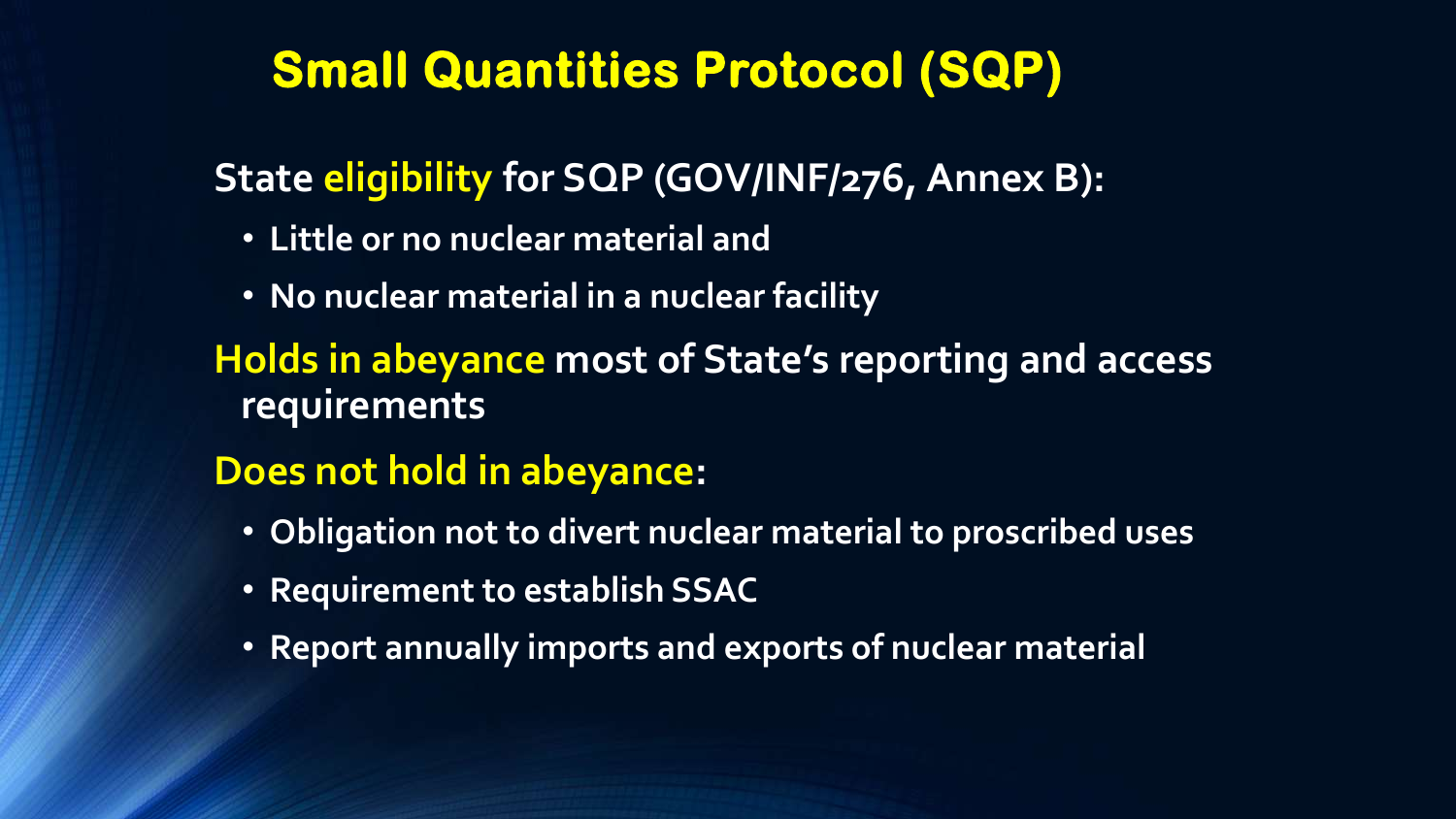**Model Protocol Additional to the Agreement(s) between State(s) and the International Atomic Energy Agency for the Application of Safeguards INFCIRC/540 (Corr.)**

поставляет (Converted)

**MODEL PROTOCOL ADDITIONAL** TO THE AGREEMENT(S) **BETWEEN STATE(S) AND THE INTERNATIONAL ATOMIC ENERGY AGENCY FOR THE APPLICATION OF SAFEGUARDS** 

 $③$ IAEA

**… to strengthen the effectiveness and improve the efficiency of the safeguards system as a contribution to global nuclear non-proliferation objectives …**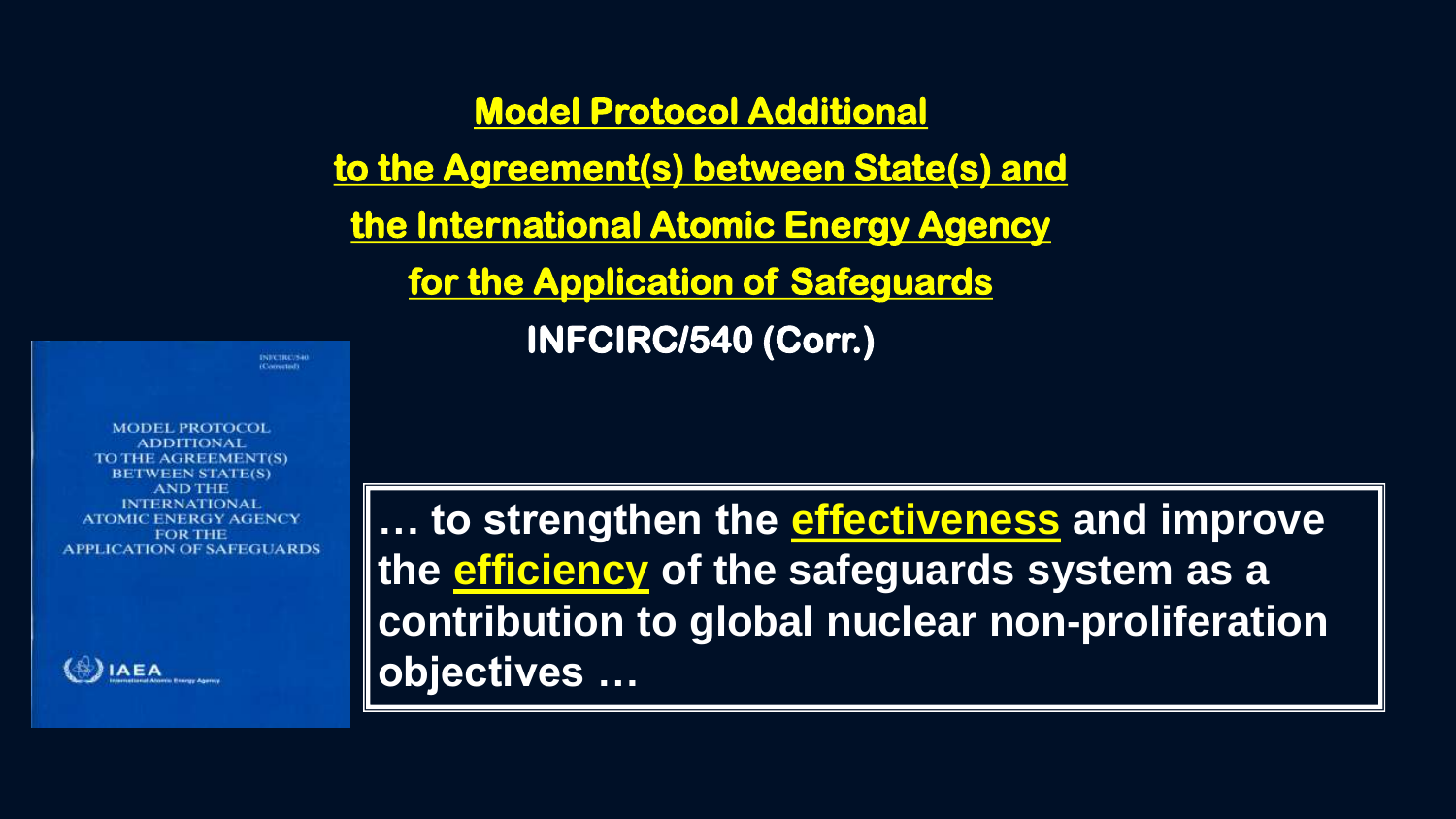## **Complementary Access: Where and Why**



includes resolution of questions and inconsistencies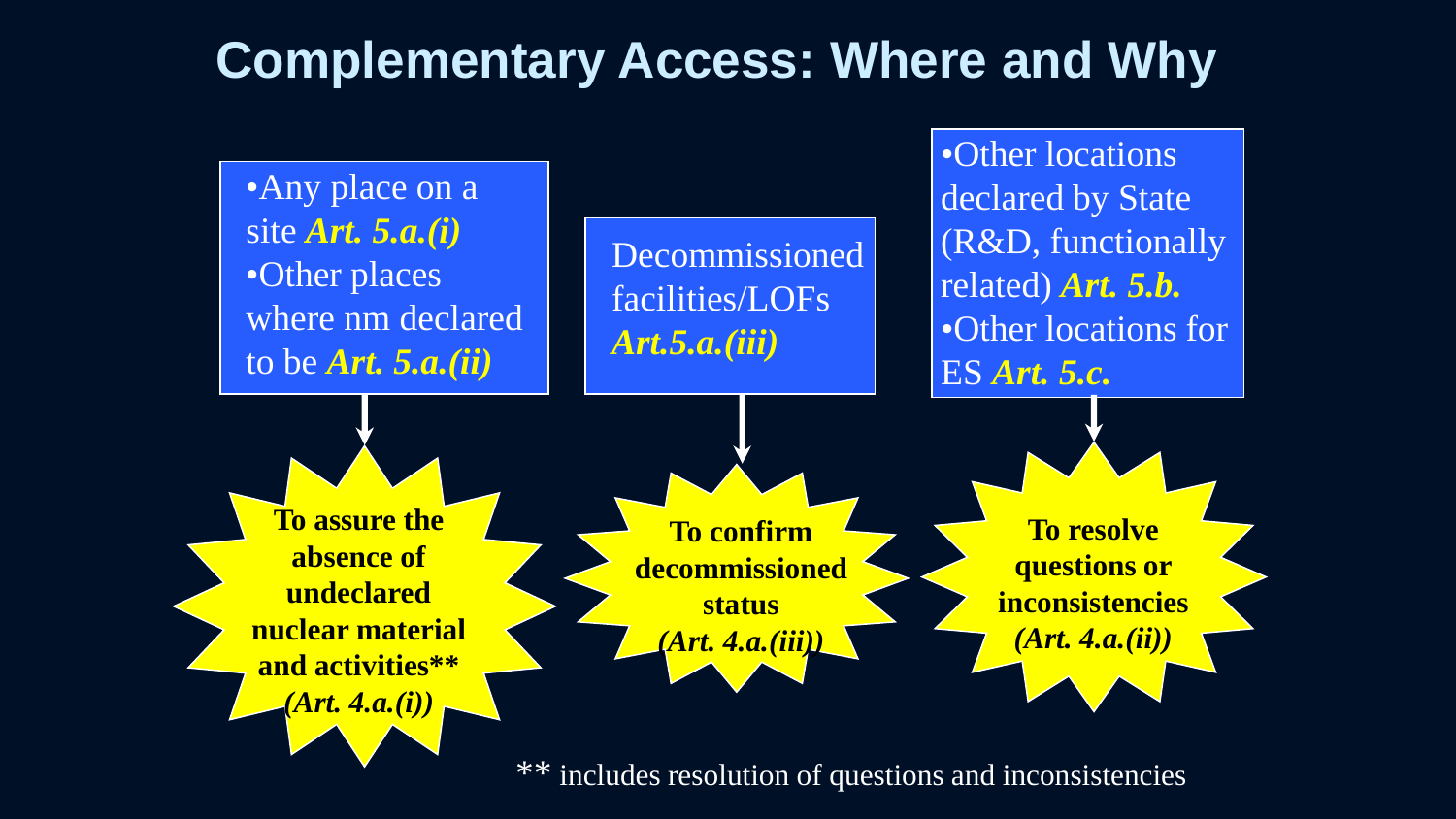#### **Safeguards Coverage: CSAs with APs**

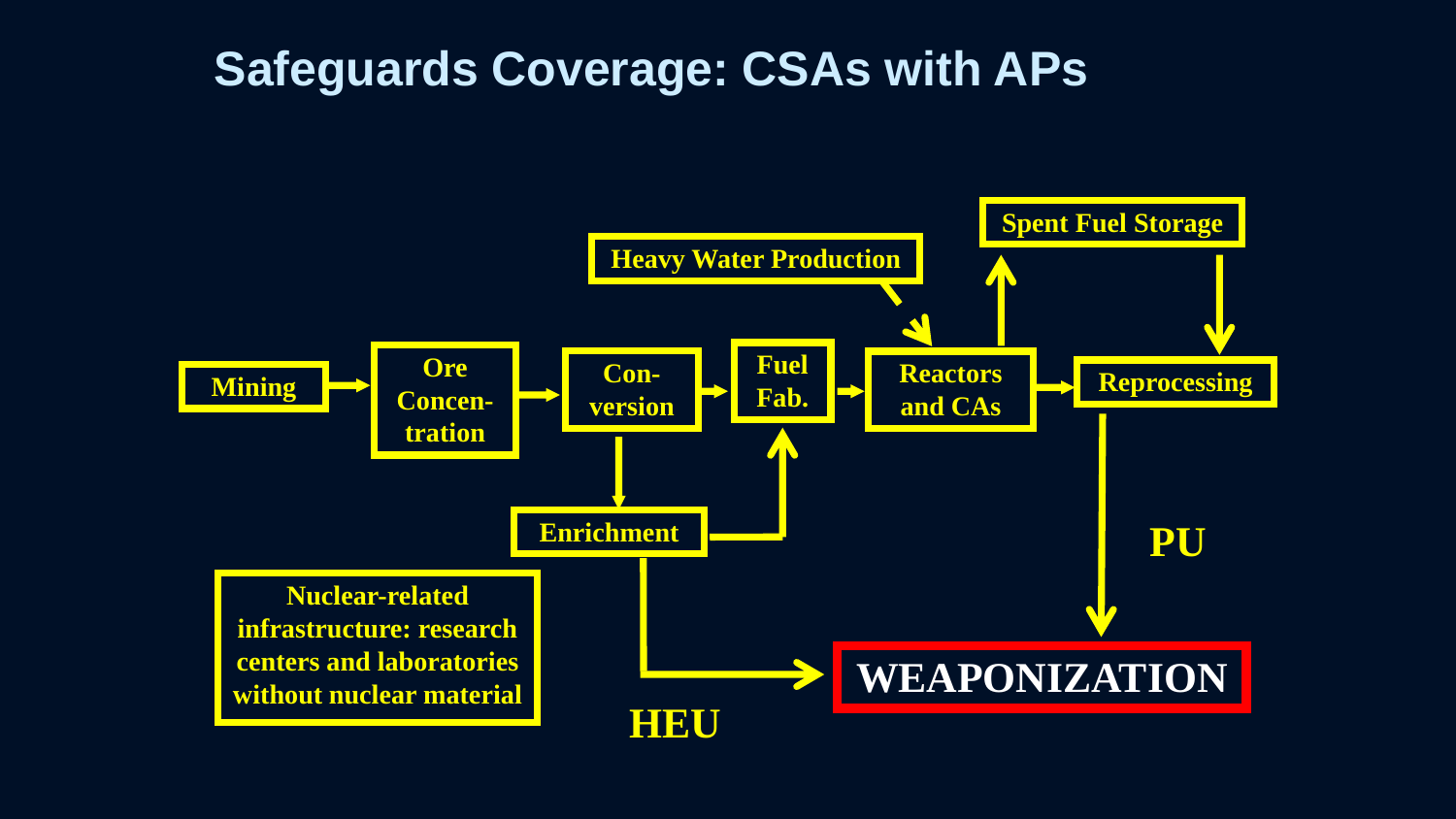

# **CTBTO**



The Comprehensive Nuclear-Test-Ban Treaty (CTBT) bans nuclear [explosions](http://www.ctbto.org/index.php?id=280&no_cache=1&letter=n#nuclear-explosions) by everyone, everywhere: on the Earth's surface, in the atmosphere, underwater and underground **.**

- **183** [countries](http://www.ctbto.org/the-treaty/status-of-signature-and-ratification/) have signed theTreaty, of which **164** have also ratified it (as of September 2015), including three of the nuclear [weapon](http://www.ctbto.org/index.php?id=280&no_cache=1&letter=n#nuclear-weapon-states) States: France, the Russian Federation and the United Kingdom. But 44 specific nuclear technology holder countries must sign and ratify before the CTBT can enter into force. Of these, eight are still missing: China, Egypt, India, Iran, Israel, North Korea, Pakistan and the USA. India, North Korea and Pakistan have yet to sign the CTBT.
- $\triangleright$  the Organization is called the Preparatory Commission for the Comprehensive Nuclear-Test-Ban Treaty Organization [\(CTBTO\)](http://www.ctbto.org/the-organization/). It was founded in 1996, has over 260 staff from over 70 countries, and is based inVienna.
- $\triangleright$  The International Monitoring System (IMS) will, when complete, consist of 337 facilities worldwide to monitor the planet for signs of nuclear explosions [\(seismic, hydroacoustic](http://www.ctbto.org/map/#ims), infrasound and radionuclide). Over 85 percent of the facilities are already up and running.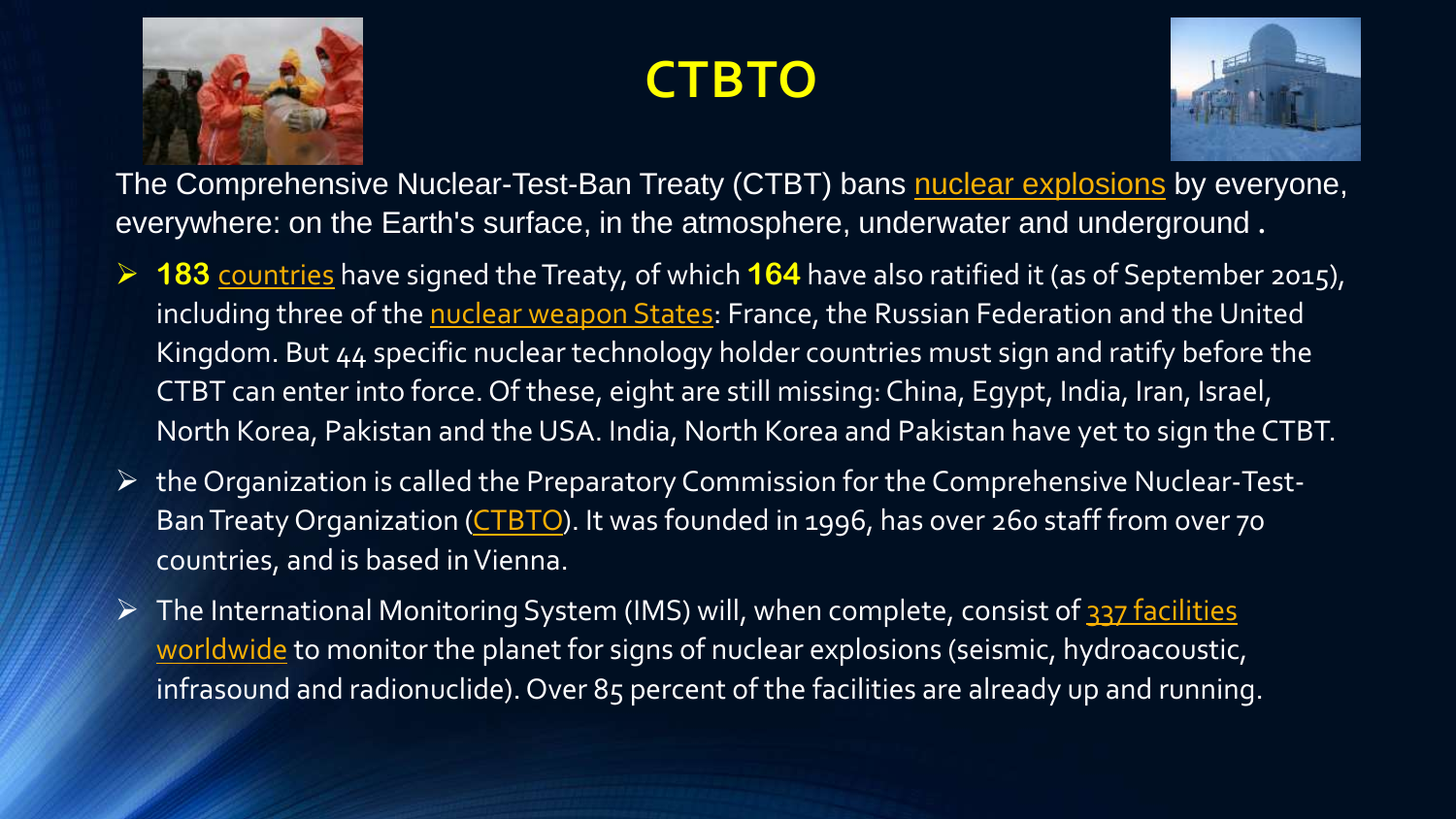## **Global Initiative to Combat Nuclear Terrorism (GICNT)**

- **Voluntary partnership working to strengthen global capacity to prevent, detect and respond to nuclear terrorism**
- **85 States and 4 official observers are part of the GICNT**
- **IAEA is an observer to the GICNT**
- **Conducted >35 multilateral activities to strengthen the plans, policies, procedures and interoperability of partner nations**
- **Implementation and Assessment Group (IAG) coordinates all GICNT activities**
	- **Nuclear Forensics Working Group**
	- **Detection Working Group**
	- **Response and Mitigation Working Group**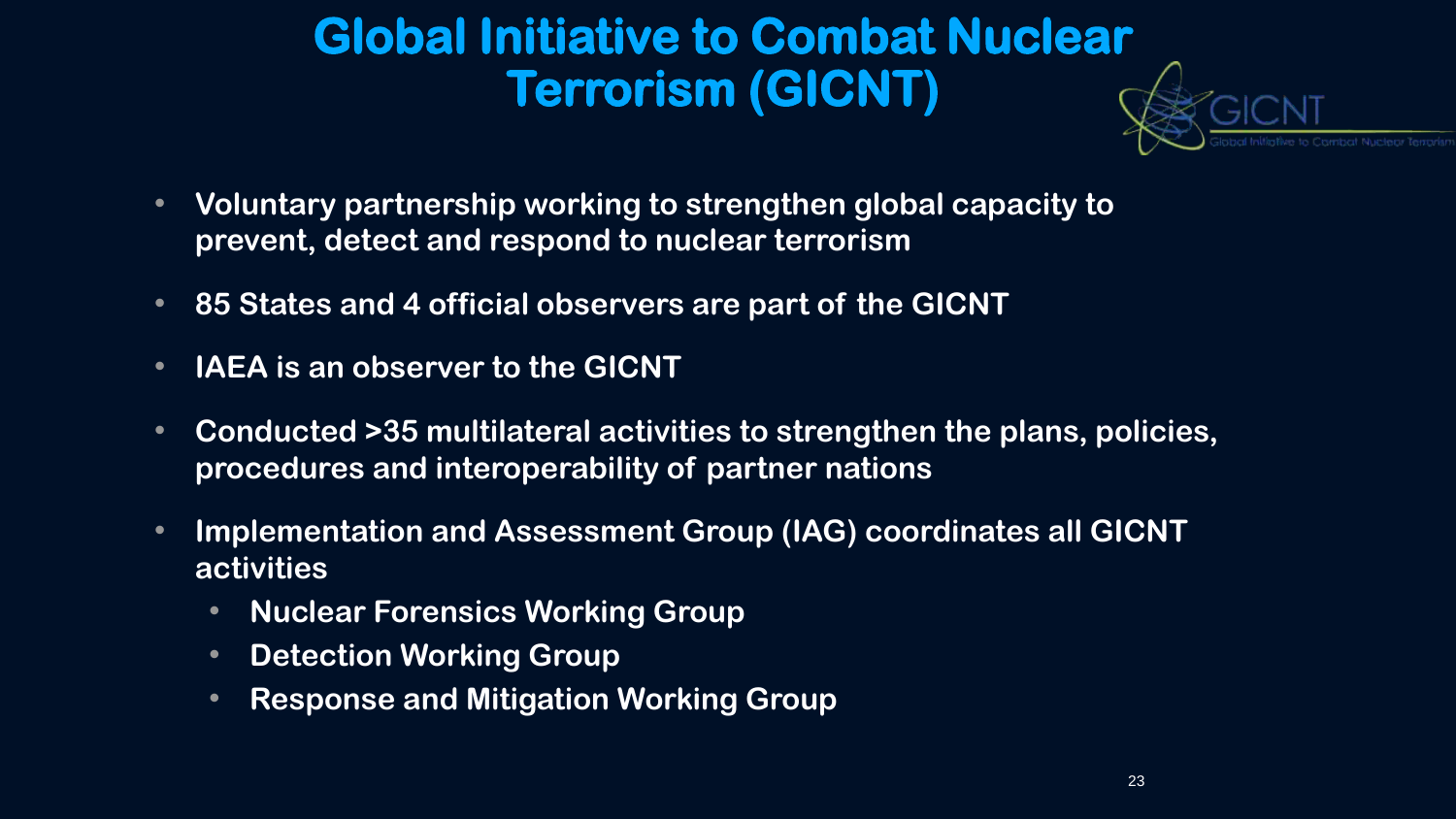# **UN SC Resolution 1540 highlights**



- **Unanimously adopted on 28 April 2004 under Chapter VII of the UN Charter**
- **Proliferation of nuclear, chemical and biological weapons, as well as their means of delivery, constitutes a threat to international peace and security**
- **Obligations upon all States ; modalities of implementation are decided by each State (principle of national sovereignty)**
- **Measures aimed at combating the involvement of non-States actors into proliferation activities and at enforcing domestic controls over weapons of mass destruction related materials**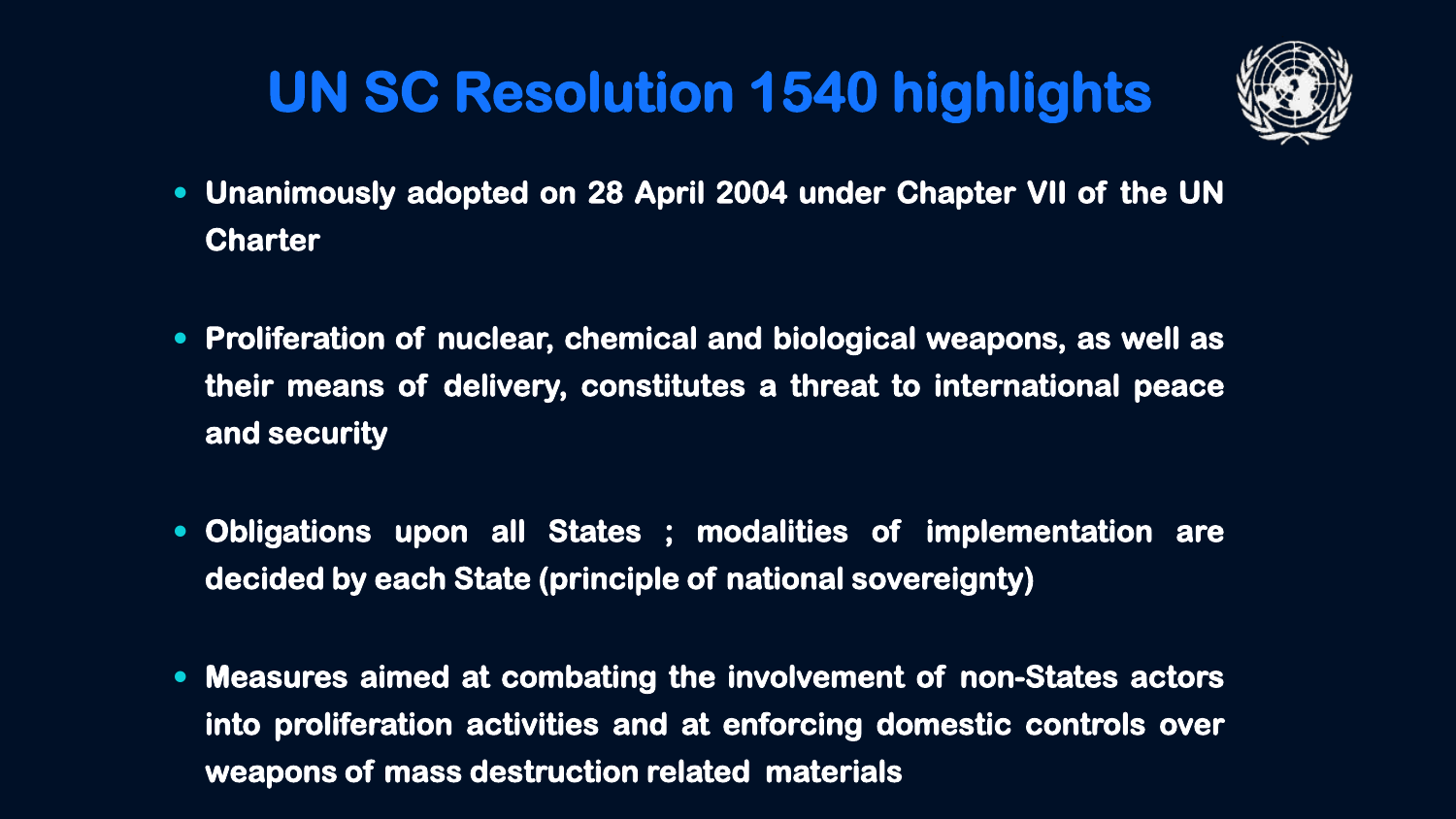#### **Resolution UNSC1540 and IAEA activities**

 **[Security Council] Recognizing that most States have taken… effective measures to account for, secure and physically protect sensitive materials, such as those required by the Convention on the Physical Protection of Nuclear Materials and those recommended by the IAEA Code of Conduct on the Safety and Security of Radioactive Sources; (Preamble)**

 **[Security Council] Decides also that all States …shall: (a) Develop and maintain appropriate effective measures to account for and secure such items in production, use, storage or transport; (b) Develop and maintain appropriate effective physical protection measures; (c) Develop and maintain appropriate effective border controls and law enforcement efforts to detect, deter, prevent and combat, including through international cooperation when necessary, the illicit trafficking and brokering in such items in accordance with their national legal authorities and legislation and consistent with international law; (OP 3)**

#### **[ Security Council] Calls upon all States:**

**(c) To renew and fulfil their commitment to multilateral cooperation, in particular within the framework of the International Atomic Energy Agency…; (OP 8)**